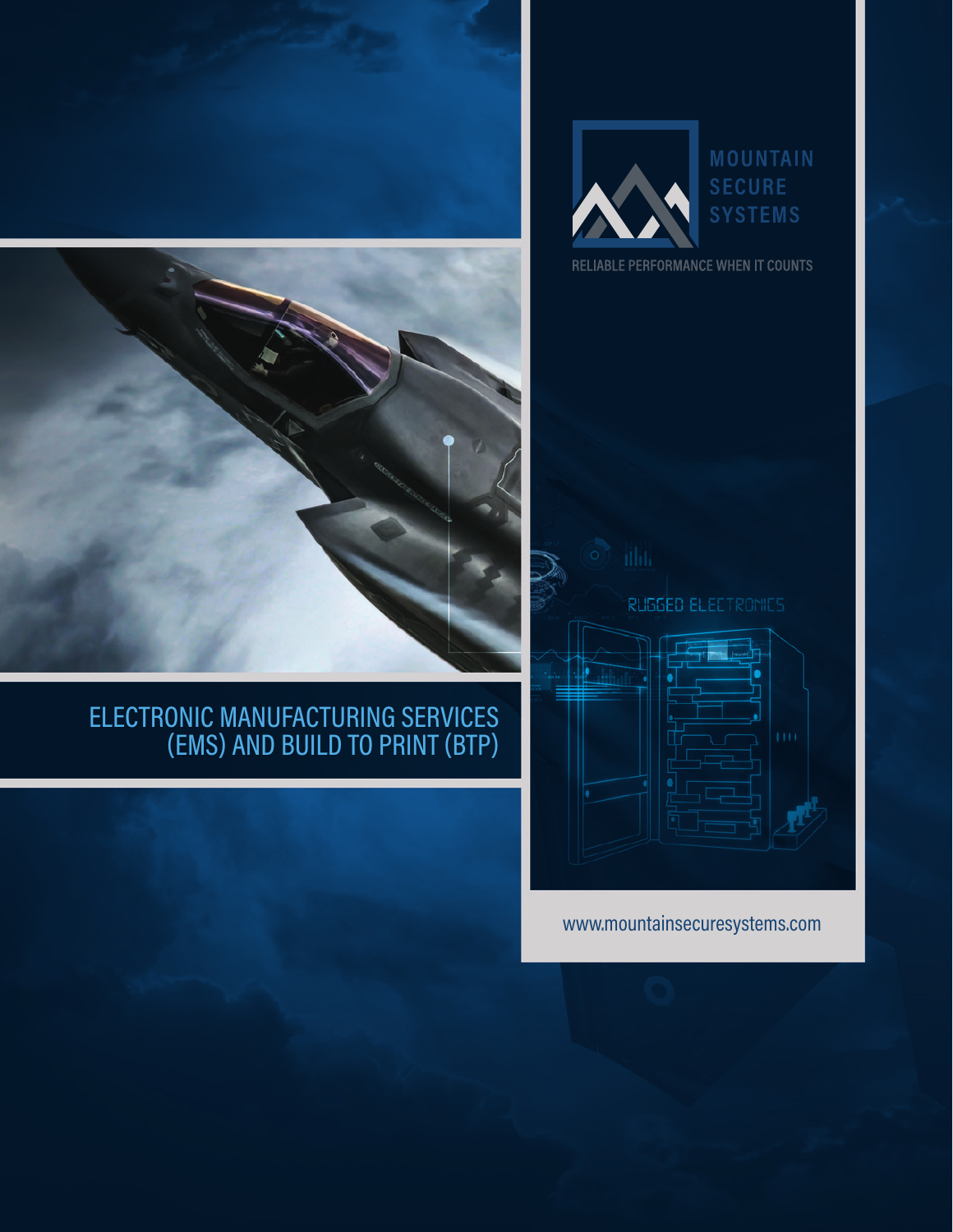

# **DESIGN CAPABILITIES**

## **TEST SERVICES**

- Environmental Testing
- Shock, Vibration, Thermal, Humidity/Salt Fog, EMI/EMC
- Functional Testing
- Custom Test Fixture Development

# **ENGINEERING AND POST DESIGN SERVICES**

- End of Life/Obsolescence Management
- Logistics and Supply Chain Management
- Tech Refresh and Design
- Thermal Analysis
- Structural Analysis
- Modal Analysis

# **DEDICATED ENGINEER AS A PROJECT MANAGER FOR EACH DESIGN**

- Build to Print and Build to Specification
- Collaborative Design
- Engineering Design Review
- Design for Manufacturability (DFM)
- PCBA Design, Assembly, and Customization
- Precision machining

## **CHASSIS, COLD PLATES, AND HOUSINGS**

- Liquid and Air Cooled
- Vacuum Brazed, Dip Brazed, Bonded

#### *AT MSS, WE CHALLENGE OURSELVES AND THE STATUS QUO TO BECOME A VALUE-ADDED PARTNER WITH YOU TO OVERCOME THE MOST CHALLENGING OF APPLICATIONS WITHIN THE HARSHEST OF ENVIRONMENTS.*





**ALTITUDE HUMIDITY CONDENSATION**



**FOG**

**SHOCK VIBRATION**

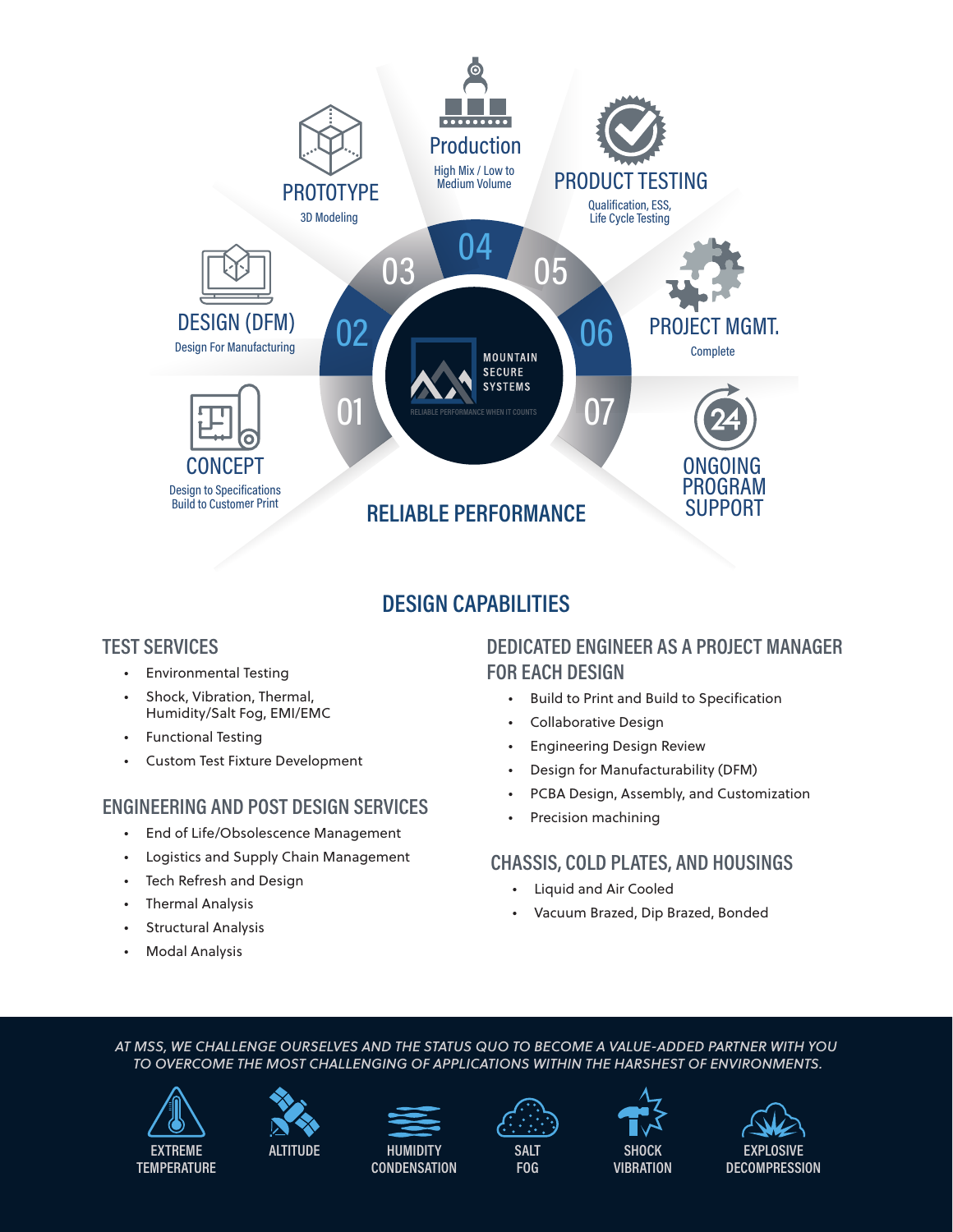





8 SLOT



6 SLOT

# ELECTRONIC MANUFACTURING SERVICES (EMS) AND BUILD TO PRINT (BTP)

MSS is your rugged EMS and BTP partner of choice, specializing in ruggedized electronics since 1985. Our chassis have been deployed in extreme conditions globally and have been reliably engineered to perform in the harshest of conditions.

We can manufacture small simple builds through complex chassis with a high mix/low to mid volume. At MSS we also have the testing facilities and turnkey capabilities to meet your specific needs.

Produced in the United States by skilled manufacturing technicians, MSS rugged electronics have been designed for performance when it counts.

# **CHASSIS**

#### **8 SLOT AIR COOLED 3U VPX DIP BRAZED CHASSIS**

- 2x VPU, 2x SBC, P/S, E-Net Switch, I/O card
- 6 SSD removable drive bay
- Minimal Cables / Edge Card

#### **6 SLOT LIQUID COOLED 3U VPX CHASSIS**

- SBC, P/S, 4x 128GB SSD
- MSS designed VPX backplane
- MSS designed & integrated Linux S/W
- Qualified by MSS to full MIL-810 requirements (-40C to +85C)

# **MARKETS**



## **AEROSPACE/DEFENSE**

- Tracked/Wheeled Land Vehicles
- **Missile Systems**
- Fixed/Rotary Wing



### **SPACE/HIGH ALTITUDE HEAVY EQUIPMENT**

- Rocket Systems Mining
- Launch Systems
- Support Systems